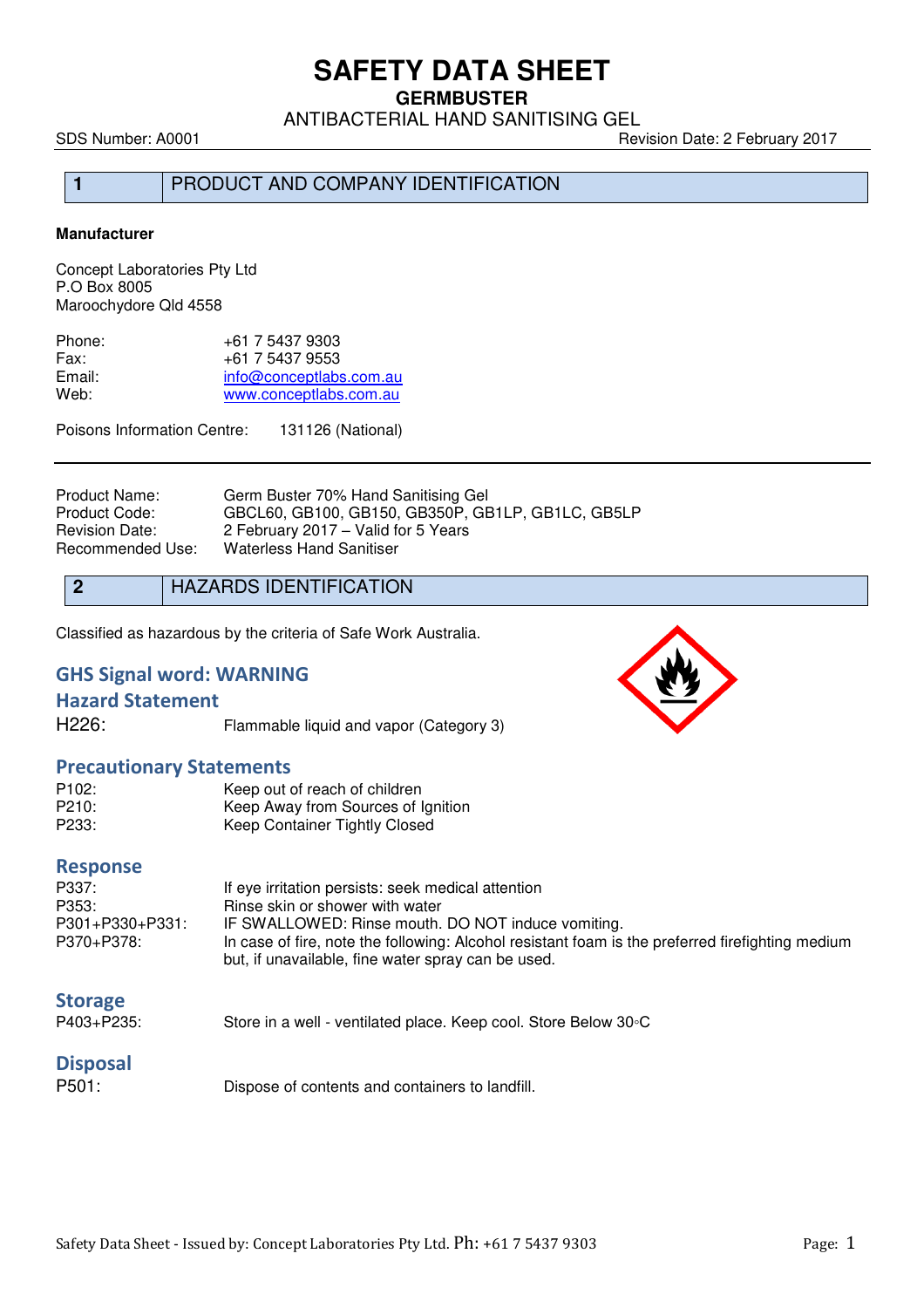**GERMBUSTER** 

ANTIBACTERIAL HAND SANITISING GEL

SDS Number: A0001 Revision Date: 2 February 2017

# **3** COMPOSITION/INFORMATION ON INGREDIENTS

#### **Ingredients:**

| Hazardous Components<br>Ethanol                     | CAS#<br>64-17-5                                                                                                                                                                                                  | CONC %<br>$70\%$ v/v                                                                                                                                                                                                    |  |
|-----------------------------------------------------|------------------------------------------------------------------------------------------------------------------------------------------------------------------------------------------------------------------|-------------------------------------------------------------------------------------------------------------------------------------------------------------------------------------------------------------------------|--|
|                                                     | <b>FIRST AID MEASURES</b>                                                                                                                                                                                        |                                                                                                                                                                                                                         |  |
| Inhalation:<br><b>Skin Contact:</b><br>Eye Contact: |                                                                                                                                                                                                                  | Not normally required. If patient overcome, move to fresh air.<br>Not normally required, if so, rinse skin or shower with water.<br>Immediately flush eyes with large amounts of water for at least 15 minutes, lifting |  |
| Ingestion:<br><b>Additional info:</b>               | eyelids occasionally to facilitate irrigation.<br>DO NOT induce vomiting. For advice, contact Poisons Information Centre: 131126.<br>No aggravated medical conditions known, caused by exposure to this product. |                                                                                                                                                                                                                         |  |
|                                                     | _________________________                                                                                                                                                                                        |                                                                                                                                                                                                                         |  |

**5** FIRE FIGHTING MEASURES

**Extinguishing Media:** Dry powder, alcohol stable foam, carbon dioxide and water.

# **Hazardous Decomposition**

Toxic and/or irritating fumes, carbon monoxide (CO), aldehydes, ketones, acids and carbon dioxide  $(CO<sub>2</sub>)$  May be emitted. Wear self-contained breathing apparatus (SCBA) and complete protective clothing.

### **6** ACCIDENTAL RELEASE MEASURES

# **Emergency**  Procedure: SAA/SNZHB7 Dangerous Goods initial emergency response guide 14. **Spills/Clean up:** This product is sold in small packages therefore the accidental release is not usually cause for concern. Remove any possible ignition sources. Slippery when spilled. Personal protective equipment should be worn when cleaning up spills. Restrict access to area until completion of cleanup.

Stop leak if safe to do so. Contain spill with absorbent material, such as; toweling, sand, Vermiculite or another inert material. Prevent spill entering sewers or waterways. Collect and Dispose of spilled material according to local regulations. Wash away any remnants with copious amounts of cold water.

## **7** HANDLING AND STORAGE

**Handling Precautions:** Contact Concept Laboratories Pty Ltd sales representative for advice when using this Product for any other application other than outlined on the label or technical bulletin. Any non-intended or non-authorized use of this product may result in personal injury or damage to equipment. Store product in original container.

#### **Storage**

**Requirements:** Store in cool, dry, well-ventilated area. Do not expose containers to open flame, incompatible materials, excessive heat, or direct Sunlight. Keep container tightly sealed.

Handle with care and avoid spillage on the floor (slippage).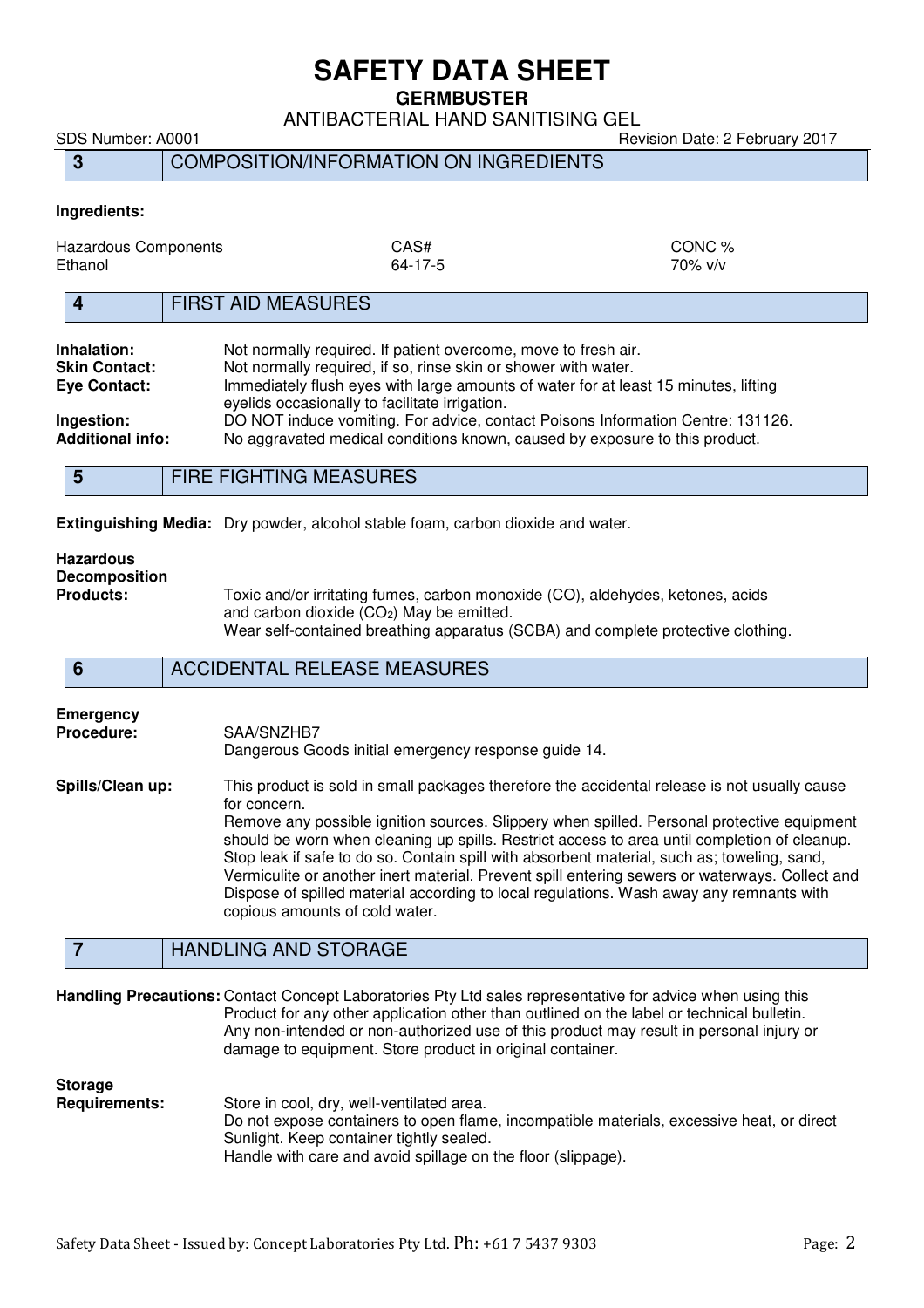**GERMBUSTER** 

ANTIBACTERIAL HAND SANITISING GEL

SDS Number: A0001 80001 Revision Date: 2 February 2017

## **8** EXPOSURE CONTROL/PERSONAL PROTECTION

### **Engineering Controls:** Not normally required.

Use local exhaust for dust and fumes when processing and handling.

# **Personal Protective**

Eye/face protection- not required under normal circumstances. Should a splash risk exist, safety glasses or chemical resistant goggles should be worn to prevent eye contact. Skin protection- not required under normal circumstances. Respiratory protection- not required under normal circumstances

National Exposure Standards- Source: National Exposure Standards for Atmospheric Contaminants in the Occupational Environment [NOHSC: 1003].

| Ingredient | CAS No        | <u>ES-TWA</u>                 | <u>ES-STEL</u> |
|------------|---------------|-------------------------------|----------------|
| Ethanol    | $64 - 17 - 5$ | 1000ppm 1880mg/m <sup>3</sup> | N/A            |

## **9** PHYSICAL AND CHEMICAL PROPERTIES

| Appearance:                 | Thick colorless liquid      |
|-----------------------------|-----------------------------|
| Odor:                       | Ethanol odor                |
| Solubility:                 | Moderately soluble in water |
| Freezing/Melting Point: N/A |                             |
| pH:                         | 7.5                         |

**Appec. Gravity:** 0.9<br> **Apply 1.99 Digits Color** S0-100°C **Boiling Point: Vapor Pressure:** N/A<br>**Flash Point:** 23.5 **Freezing/Melting Point:** N/A **Flash Point:** 23.5°C (ASDM D6450) **lgnition Temperature: N/A** 

## **10** STABILITY AND REACTIVITY

**Chemical Stability:** Product is stable under normal ambient conditions.<br>**Conditions to Avoid:** Avoid heat, sparks, high temperatures (store below Avoid heat, sparks, high temperatures (store below 30°C) and direct sunlight. Protect against physical damage. **Material to Avoid:** Strong oxidizing agents. **Hazardous Decomposition:** Burning can produce carbon dioxide and possible toxic chemicals such as carbon monoxide. **Hazardous Reactions:** None known.

**11** TOXOLOGICAL INFORMATION

| <b>HEALTH EFFECTS</b><br><b>Acute</b> |                                                                                                                                                            |                                                                                         |
|---------------------------------------|------------------------------------------------------------------------------------------------------------------------------------------------------------|-----------------------------------------------------------------------------------------|
| Swallowed:                            | Considered an unlikely route of entry in commercial/industrial environments.<br>Ethanol is a denaturant, which may cause optical nerve damage if ingested. | May be irritating to gastro-intestinal tract. May cause headache, dizziness or fatigue. |
| Eye:                                  | May irritate or damage the eye.                                                                                                                            |                                                                                         |
| Skin:                                 | None known.                                                                                                                                                |                                                                                         |
| Inhaled:                              | Moderately irritating to the respiratory tract.                                                                                                            |                                                                                         |
| <b>Chronic</b>                        |                                                                                                                                                            |                                                                                         |
| Swallowed:                            | May cause degenerative changes in the liver and kidneys.                                                                                                   |                                                                                         |
| Eye:                                  | Permanent damage may result.                                                                                                                               |                                                                                         |
| Skin:                                 | No effect known.                                                                                                                                           |                                                                                         |
| Inhalation:<br><b>TOXICITY DATA</b>   | No effect known.                                                                                                                                           |                                                                                         |
| Ethanol                               | $LD_{50}$ 7060mg/kg (oral, rat)                                                                                                                            | RTECS KQ6300000                                                                         |